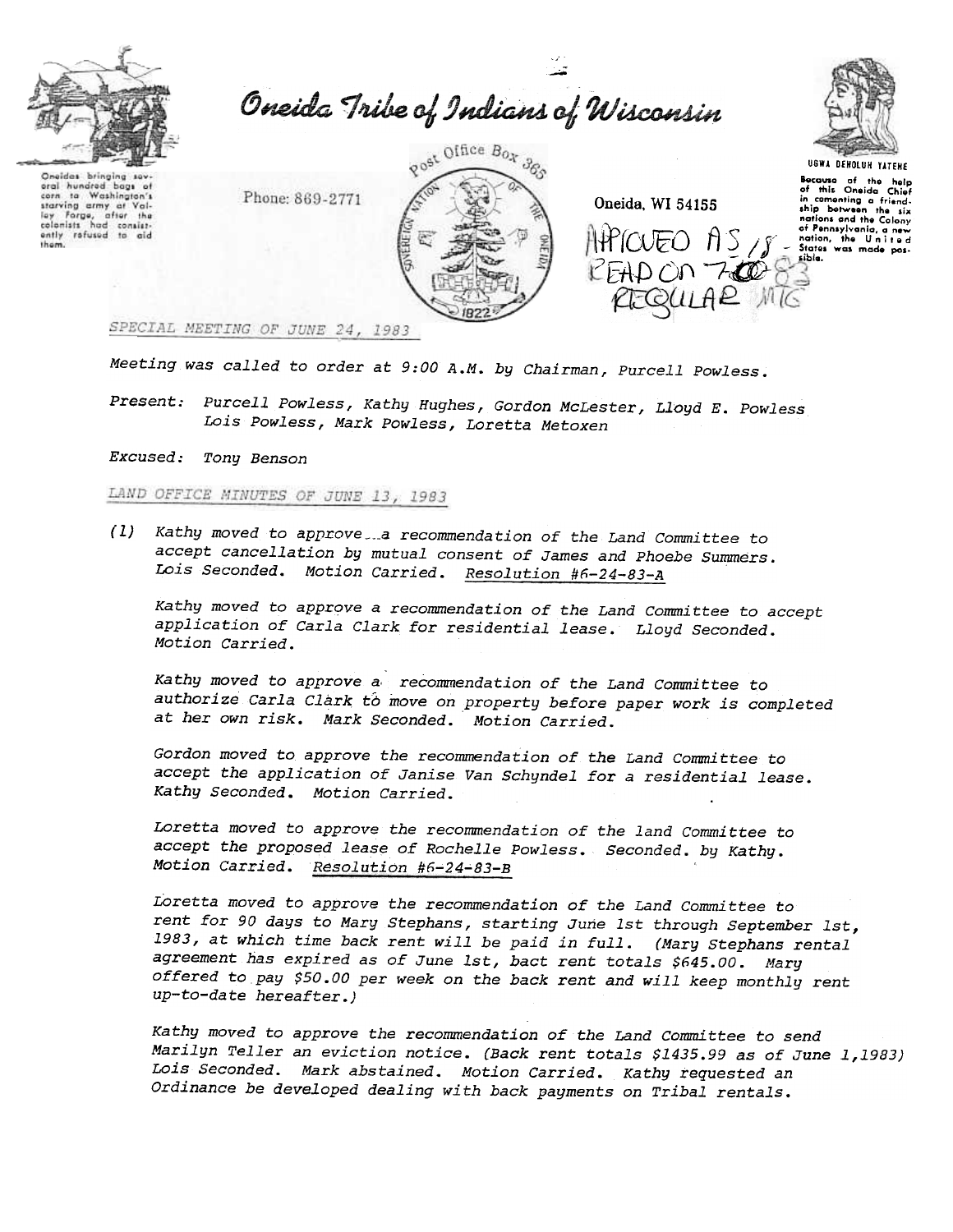Oneida Tribe of Indians of Wisconsi Special Meeting - June 24, 1983 Page 2  $\mathbb{Z}$ 

- $(8)$  Mark moved to approve the recommendation of the Land Committee to request the Business Committee to rescind the approval to lease farm land to Charles Thies due to the area being set aside for hunting and wildlife protection. Kathy Seconded. Motion Carried.
- (9, Gordon moved to approve the recommendation of the Land Committee to accept Mike Schaepe's report. Kathy seconded. Lois Abstained. Motion Carried.

Mark moved to approve the recommendation of the Land Committee to accept the easement request of Althea Schuyler. Lois seconded. Motion Carried.

Mark moved to approve the recommendation of the Land Committee that we honor Gary Schuylers' request to let Gary Ness reside in his house until July 1st, 1983. (Their contract is up on June 15th), Loretta seconded. Motion Carried.

(12) Mark moved to approve the recommendation of the Land Committee to approve the Land Coordinator report. Gordon Seconded. Motion  $\emph{Carried.}$ 

TRIBAL COURT REFERANDUM PLAN - Jerry Hill

Jerry presented a draft ballot on the Tribal Court. It was recommended that this be placed on the Agenda for General Tribal Council July 9, 1983 meeting and see if the General Tribal Council wants a Referendum vote at the next election. This will give everyone a chance to be heard either pro or con. Jerry was asked to make some changes and bring back for approval.

### DRAFT OF TENTATIVE SEMI ANNUAL MEETING

This draft was for the review and addition or corrections

### MAINTENANCE - Sonny King

Sonny explained that the Tribal Building needed the ceilings lowered to save heat, the windows need remodeling, insulation, siding, new soffits, gutters, drains and down spouts. The roof needs to be tarred and the parking lot should be black topped. Kathy made a motion to have Sonny King submit his Maintenance needs for the TribaL Builqing to the Finance and Appropriation Committee. Gordon seconded. Motion carried. 9:45 Lois was excused for funeral.

### ONEIDA AGRICULTURAL PROJECT

There were questions on the final close out of last year, that all the figures and facts be presented. After lengthy discussion it was agreed this information could be provided by Wednesday of next week. Mark moved to table until Wednesday June 29, 1983 at 9:00 A.M. Kathy Seconded. Motion Carried.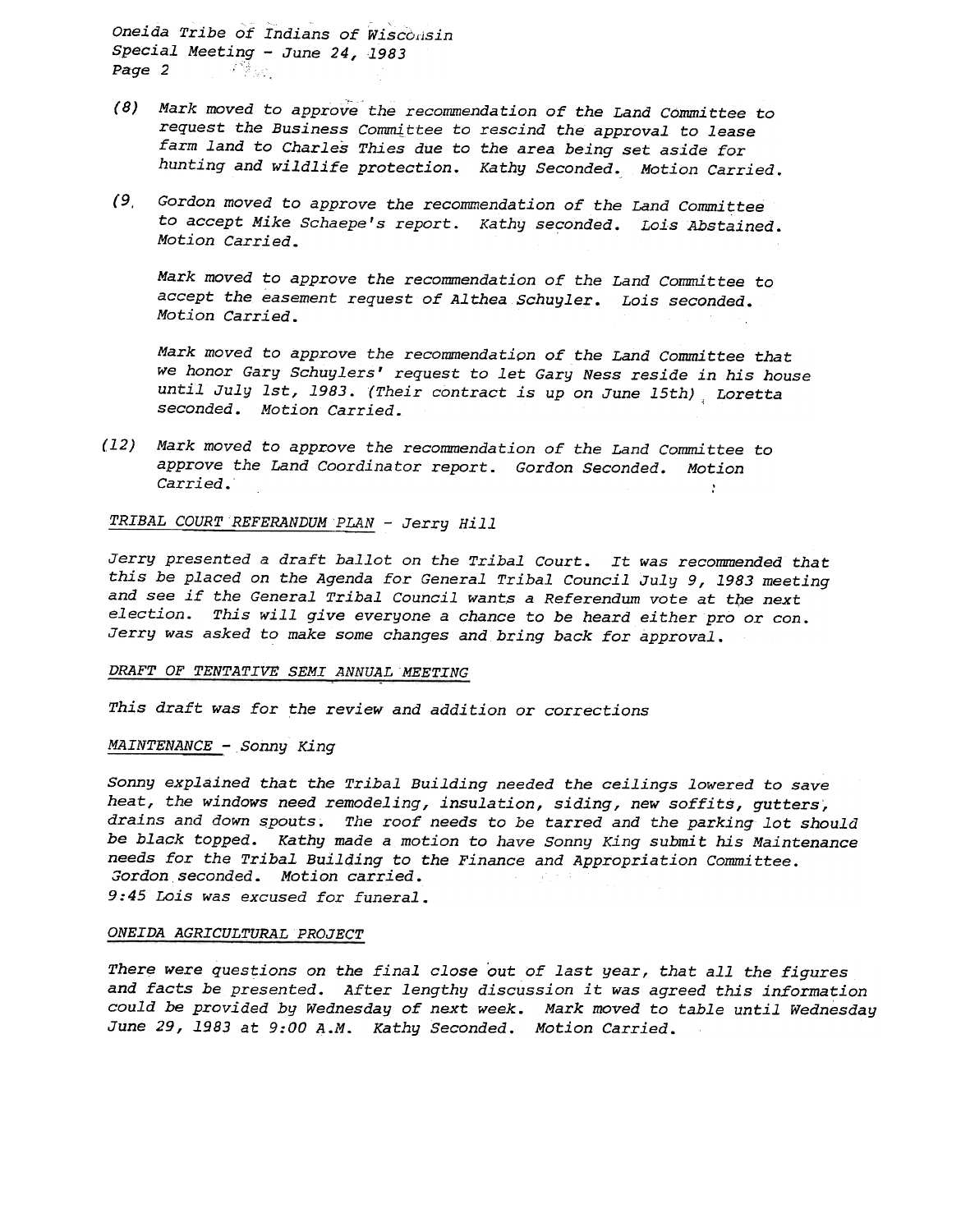.1eida 1'r.lbe of Indians of Wisconsin  $Special$  Meeting - June 24, 1983  $Page 3$  . The set of  $Type 3$ 

### WIPFLI

The WIPFLI people prepared two packets for the Business Committee. The financial statements and other financial information for year ended September 30,1983. This packet took close to 700 hours to prepare. The second Office of Management and Budget Circular A-102 Attachment P, Supplementary Financial Report year ended September 30, 1982. This report took close to 1000 hours to prepare.

The Business Committee went over the schedule of findings, the questioned costs and the Tribal Response. After all the questions were covered, Mark moved to accept the final audit report and have Kathy prepare a summarized report for the General Tribal Council. Gordon Seconded.

Loretta moved to amend to include the appropriate persons be charged with responding to the recommendations in the Management Report within two weeks.

Motion carried

#### EMPLOYMENT RECOMMENDATIONS

Gordon moved to approve the recommendation of the Personnel Selection Committee of June 23,1983 for the position of Oneida Nursing Home Administrator. Of the applicant interviewed, the first choice was June A. Lasee. Lloyd seconded. Motion Carried.

Lloyd moved to approve the recommendation of the Personnel Selection Committee of June 20, 1983 for the position of Food Service Worker for the Oneida Nursing Home. The first choice was Jayne A. Smith. Loretta Seconded. Motion Carried.

### POSTING TIME FOR JOB OPENINGS

There was a request to shorten the posting time from 15 days to 10 days. Dale was requested to canvas the program directors and get their in-put in writing on the posting time. Mark moved to continue to use the 15 day posting time. Lloyd seconded. Motion Carried.

Mark requested a report from Dale concerning Joyce Johnson, the person who resigned as secretary from the Land Office. The Business Committee received a resignation from this person who is making some statements that should be looked into. Dale will bring a report back to the Business Committee.

# FINANCE AND APPROPRIATION COMMITTEE RECOMMENDATIONS OF JUNE 23, 1983

(1) FY 84 HIP Proposal for a half-time coordinator position. It is recommendedthat money be set aside in the general fund in case no other funding is available. A Resolution is attached. Loretta moved to approve the budget submitted for HIP and also the budget for the half-time coordinator from the General Fund and also the adoption of the Resolution #6-24-83-C. Mark seconded. Motion Carried.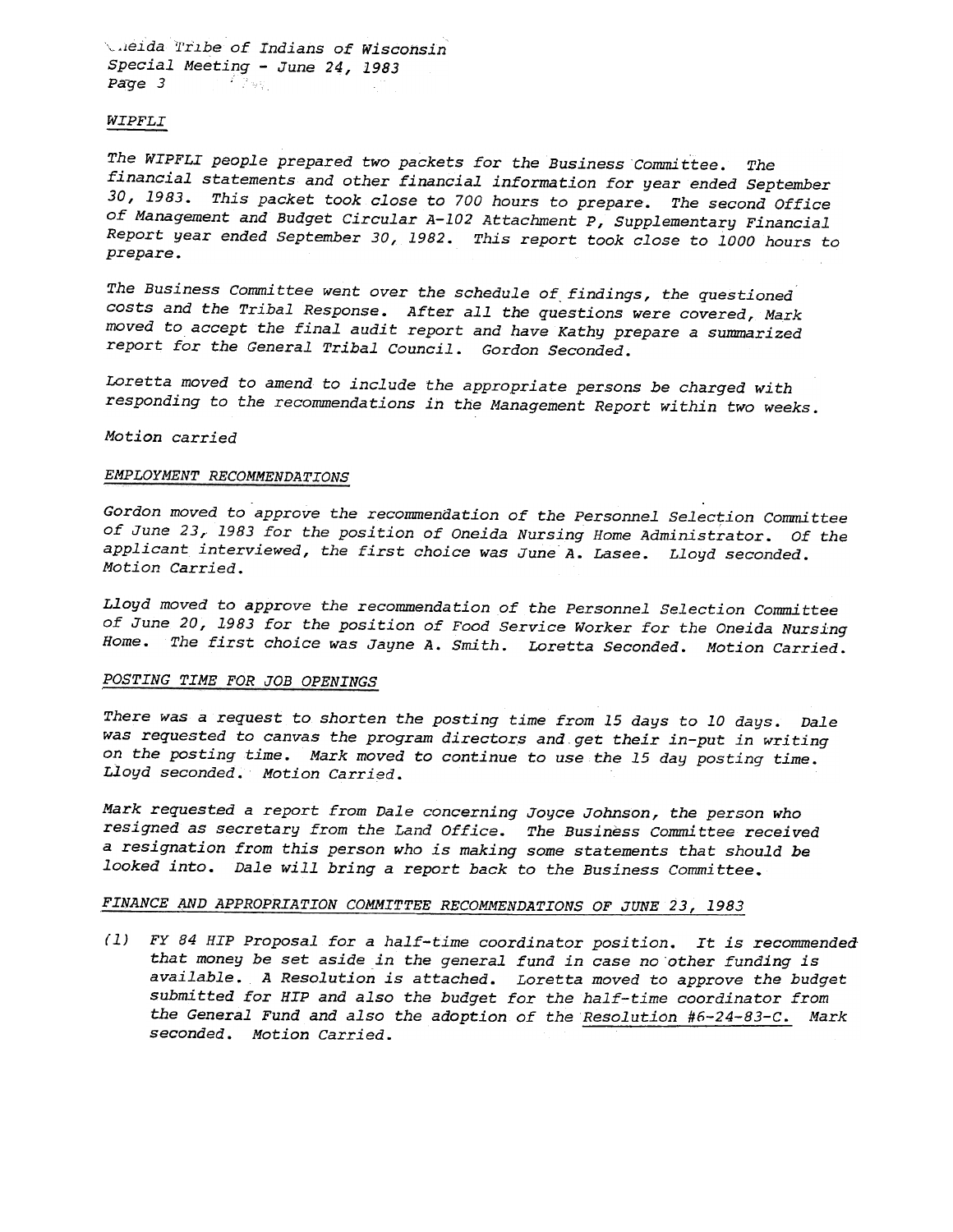Oneida II of Increas Or 1sconsi Special Meeting - June 24, 1983 Page 4

FINANCE & APPROPRIATION RECOMMENDATIONS OF JUNE 23, 1983 (#2

- (1) CHD Tribal Court Project #65353 budget modification. Loretta moved to table for discussion with Jerry Hill. Kathy Seconded. Lloyd and Gordon opposed. Mark abstained. Motion Carried.
- (2) Loretta moved to approve recommendation for HIP #40413 request for a budget modification to put all money into supplies and materials. No Tribal contribution is needed. Lois Seconded. Mark abstained. Motion Carried.
- (3) Loretta moved to approve recommendation of  $\mathbb{R}^d$  and School Special School Special School Special School Special School Special School Special School Special School Special School Special School Education #25703 for a budget modification releasting a \$6,000.00 increase for an aide position requested on January 5, 1983. No contribution is needed. Kathy Seconded. Motion Carrie ,

Lois returned at 11:30

Lloyd moved to approve recommendation for Tribal School #25813 request for a budget modification to increase the budget by \$34,782.81. This reflects a BIA contract increase for operations and maintenance. No contribution is needed. Advise the Business Committee to consider the need for an additional \$20,769.65 for supplies (6315). Kathy seconded. Motion Carried.

Kathy stated there was a \$404.00 payment for the Tribal bus to be repaired that was tabled for more information and she received the necessary information. Mark moved to take from the table. Kathy seconded. Motion Carried.

Kathy moved to approve the payment of the \$404.00 from school miscellaneous Tribal School fund. LOretta seconded. Motion Carried.

Mark moved to approve the recommendation for Headstart for approval to purchase a storage unit and trays for \$449.64 from Beckley-Cardy Company. No contribution is needed. Kathy seconded. Motion Carried.

### MUSEUM BOARD

Lloyd recommended that we advertise for members on the Museum Board. The Museum has several additional major activities started. Such as, a new village and Record Management System. It is time to get the Board functioning again. The currect active Board member is Andrew John. The total board should consist of five members. Lois moved to advertise for the Museum Board. Lloyd seconded. Mark amended that the Policy and Procedures be also reviewed and fund raising  $\sim$ be part of the activities of the Board. Motion Carried.

### TEAMSTER UNION LOBBYIST

Mark contacted a lobbyist from the Teamsters Union, Maximillan Adonis, in Milwaukee. Mark explained the Tribe's position on the negotiated Cigarette Agreement with the State and that the Agreement was in the Joint Finance Committee in Madison, Wisc.